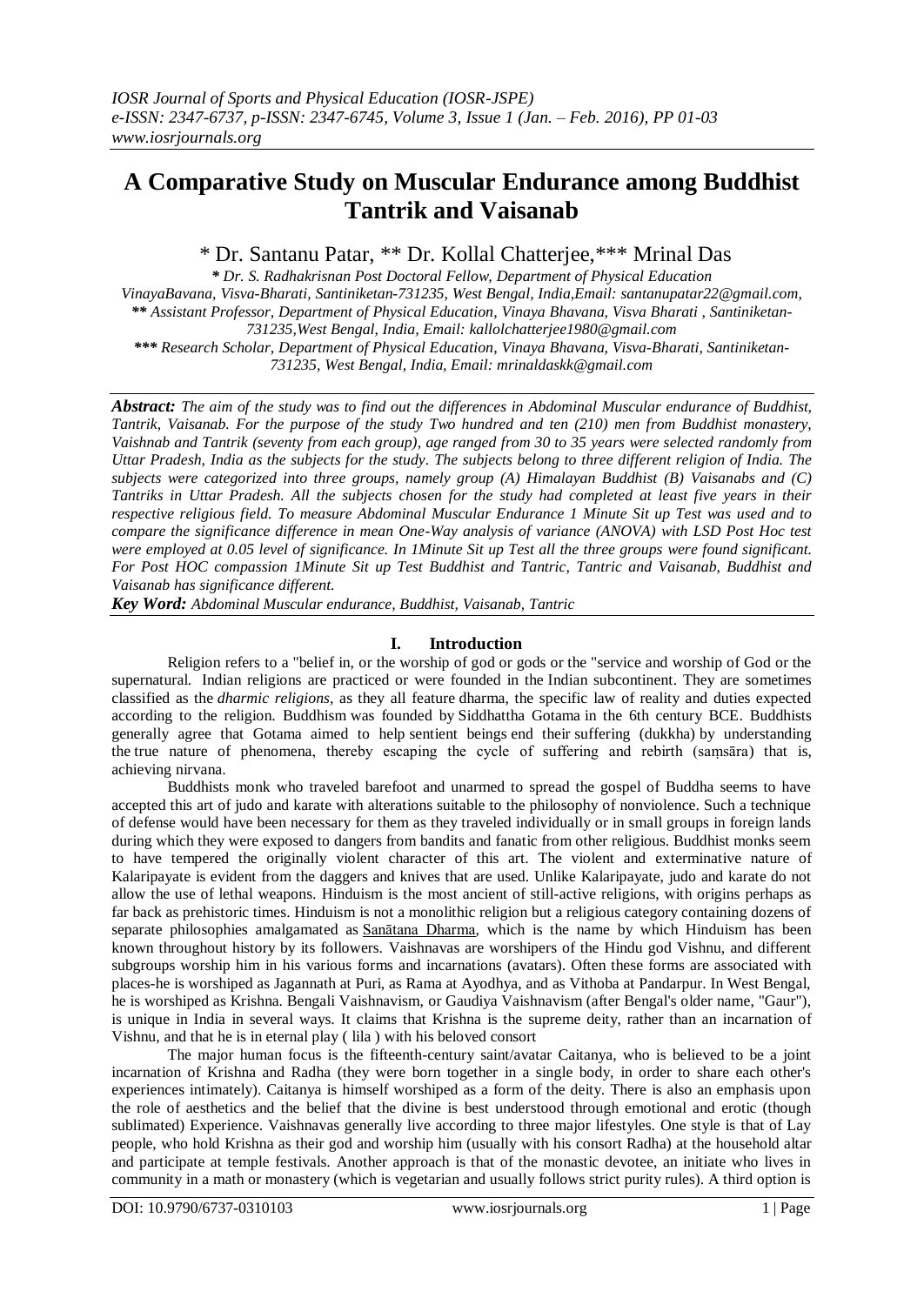for the Vaishnava ascetic to live separately, in a meditation hut ( bhajan-kutir ) or in the woods. Devotees or bhaktas whether monk or ascetic, are usually initiated into a guru lineage (a line of religious leaders or teachers) and vow to lead a religious life. They may rise at 4 A.M. to begin chanting the day's several lakhs of mantras (one lakh is 100,000 repetitions), eating little, with shaven head, saffron or white robes, and the tilaka marks of white clay on the face and body. There are fewer women Vaishnava ascetics, and these are most frequently widows. They dress in white or saffron saris, keep their heads and faces covered, and spend the day in prayer and chanting. Vaishnava religious activity revolves around the forms and images of Krishna.

There are temple gatherings, festivals, worship ceremonies ( pujas ), and processions for chanting ( kirtan ). Devotees dance, sing, play music, chant, and recite the stories of Krishna"s exploit. These celebrations differ from more traditional Hindu ceremonies (both Vedic and dharmic) in which there are strict ritual requirements, and participation is restricted by caste and status. For Bengali Vaishnavas, spontaneous love ( prema ) is most important, and Krishna's perfect milkmaid devotees were neither Brahmans (the priestly caste) nor ritual specialists. The god may be loved as a young child, a divine lover, a master, or a friend, residing in the statue or within the teacher or guru. More private ritual activity can involve visualization of Krishna or Caitanya and their associates ( lila smarana ) and inner or mental worship of the deity. Tantrik usages and popular formulas were current and practiced in a much earlier age; they belong to a type of thought that is primitive and among primitive peoples varies little in the course of the centuries. Until recent years little was known of these works outside of India. A few have now been made accessible in translations, but the greater number is as yet unexplored. The Indian commentoter, Kulluka, Bhatta, asserts that revelation is two-fold, vaidik and tantrik. In the popular knowledge and belief they have practically superseded Vedas over a large part of India, where religious practice and ritual are guided by the teaching of the Dharmasastras, Puranas, and Tantras. A native writer and exponent of these works in Bengal asserts that two-thirds of our religious rites are Tantrik, and almost half our medicine. They are the sastras, the scriptural authority and rule for the present age, the kaliyuga, and it is therefore incumbent on all orthodox Hindus to follow their directions. The moral path is followed by those who seek to control and purify their will in order to do but one thing well: serve their god or realize ultimate truth. The spiritual soldier is one who cultivates discipline in order to do his duty. Frequently that duty demands asceticism: by denying himself the ordinary pleasures of life, the ascetic reaches for extraordinary bliss.

While studying the different religion of India the researcher found that each and every religion has its own culture, rituals and practice. Considering the diversity of the pattern of worship it was thought by the researcher that the different pattern of practice has tremendous effect on Physical Fitness components of those monks. From the above reason the study was conceptualized and

The researcher took up the study to compare the Abdominal Muscular Endurance among the Buddhist, Tantrik and Vaisanab Monks.

### **II. Purpose Of The Study**

The purpose of the study was to find out the status and to compare the Abdominal Muscular Endurance among the Buddhist, Tantrik and Vaisanab Monks.

### **III. Methodology**

For the purpose of the study Two hundred ten (210) men from Buddhist monastery, Vaishnab and Tantrik(seventy from each group), age ranged from 30 to 35 years were selected randomly as the subject for the study from the state of Uttar Pradesh, India. The subjects belong to three different religion of India. The subjects were categorized into three groups, namely group (A) Himalayan Buddhist ( B ) Vaisanabs and ( C ) Tantriks in Uttar Pradesh. All the subjects chosen for the study had completed at least five years in their respective religious field. To measure Abdominal Muscular Endurance 1 Minute Sit up Test was used. To compute all the results "ANOVA' was employed at 0.05 level of significance.

| Table-1                                                                                     |
|---------------------------------------------------------------------------------------------|
| Representing One-Way Analysis Of Variance Of 1 minute Sit Up Test Among Buddist Tantric And |
| <b>Vaisanab</b>                                                                             |

| <b>Sources of variance</b> | <b>Degree of Freedom</b> | Sum of<br><b>Square</b> | <b>Mean Sum of Square</b> | <b>F-Value</b> |
|----------------------------|--------------------------|-------------------------|---------------------------|----------------|
| Between groups             |                          | 4279.781                | 2139.890                  |                |
| Within groups              | 207                      | 15595.843               | 75.342                    | $28.402*$      |

**\* Significant at .05 level Tab F.05 (2.207) = 3.039**